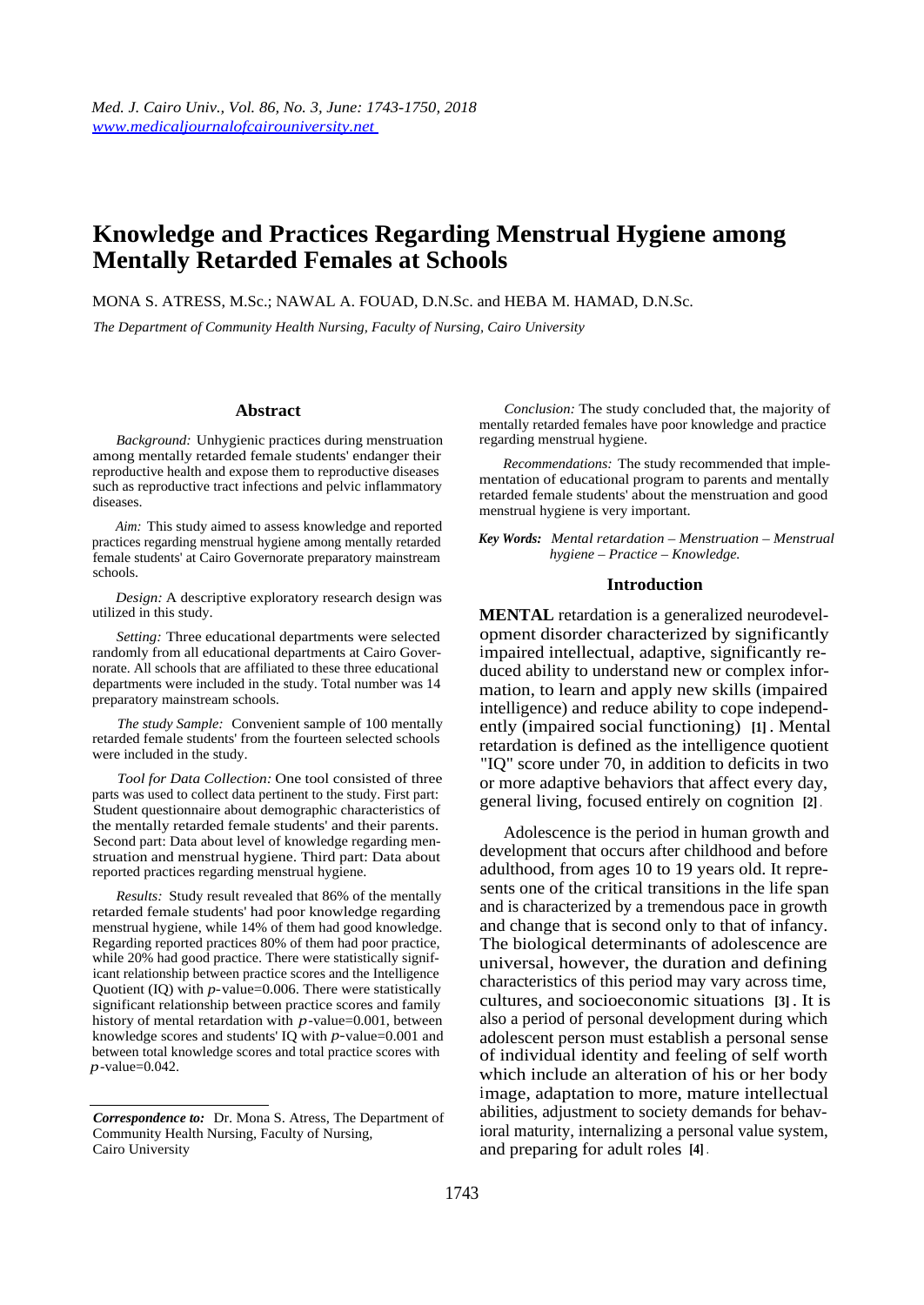Menstruation is a normal female physiological phenomenon. The occurrence of regular menstruation is a strong evidence of a female's reproductive health. The menstrual cycle in females is an indicator of changes occurring during the adolescent stage. The menstrual cycle is a component of natural changes that occur in the uterus and ovaries as an essential part of sexual reproduction and it is accompanied by a change in the physical, psychological and social aspects of a female's life **[5]** . The first menstruation also called as menarche is an indicator of developmental maturation in female whose arrival determines the transition from being a child to being a teenager. It occurs between the ages of 11 and 15 years old with an average age of 13 years old **[6]** .

Menstrual hygiene, which refers to the effective management of menstrual bleeding, is an important aspect of reproductive health, which, if not handled appropriately, can cause urinary tract infection, pelvic inflammatory diseases and vaginal thrush, as well as bad odor, ultimately shame, leading to infringement on the girls' dignity **[7]** . Females having knowledge regarding menstrual hygiene are less vulnerable to RTI and its consequences. Therefore, improving adolescent knowledge about menstruation helps in decreasing suffering of reproductive tract infection **[8]** .

Menstrual hygiene issues are a common point of discussion in mentally retarded females and their families. Menstrual hygiene problems may be closely related to self care skills; therefore, appropriate self care training for females with mental retardation is necessary in order to prevent hygiene difficulties. To teach the self-care skills, it may be necessary to identify what types of selfcare problems the females with mental retardation have struggled **[9]** .

School health nurses can prevent hygienic problems through providing education to mentally retarded adolescent females about menstruation and hygienic care during menstruation. School health nurses are able to support the efforts of administration to provide educational programs to parents that help their daughters to know sufficient information regarding menstruation and its hygienic care, and monitoring of their daughters. School health nurses are also able to serve on curriculum committees, identifying, advocating and implementing educational programs regarding menstruation and its hygienic care within the school community. School health nurses have varying responsibilities for curricula related to menstruation. The school health nurses are usually a source of information on these subjects whether employed

full-time in school health or also participating in other nursing roles in the community **[10]** .

## *Significance of the study:*

In Egypt, Academy of Scientific Research & Technology **[11]** reported that no studies were done in the area of knowledge and practices regarding menstrual hygiene among mentally retarded females at schools, so conducting this study will add to the body of nursing knowledge in the area of School Health Nursing regarding the menstrual hygiene. The study will help nurses to assess level of knowledge and practices regarding menstrual hygiene among mentally retarded females at schools. Results of this study will be beneficial for school health nurses to design and conduct health education programs to mentally retarded female students to ensure effective menstrual hygiene and to reduce gynecological problems such as Reproductive Tract Infection (RTI) and its consequences. The results of this study will also raise awareness of professionals regarding the mentally retarded female students to promote their health and to satisfy their needs regarding menstrual hygiene.

#### **Subjects and Methods**

#### *Research questions:*

- 1- What is the level of knowledge regarding hygienic care during menstruation among mentally retarded female students at Cairo Governorate preparatory mainstream schools?
- 2- What are the reported practices regarding hygienic care during menstruation among mentally retarded female students at Cairo Governorate preparatory mainstream schools?

*Study design:* Descriptive exploratory design was utilized to fulfill the aim of the study. As stated by Polit & Beck **[12]** exploratory design provides researcher with a better understanding of the problem, identifying the current problems with current practice, observe, describe and document aspects of a situation.

*Sample:* A convenient sample of 100 mentally retarded female students from 14 schools representing 3 randomly selected educational departments.

*Inclusion criteria:* Mild mentally retarded adolescent females (IQ level 55-70), menstruating, enrolled in mainstream schools, able to communicate, and independent in hygienic care during menstruation.

*Setting:* This study was conducted in Governmental girls' preparatory mainstream schools at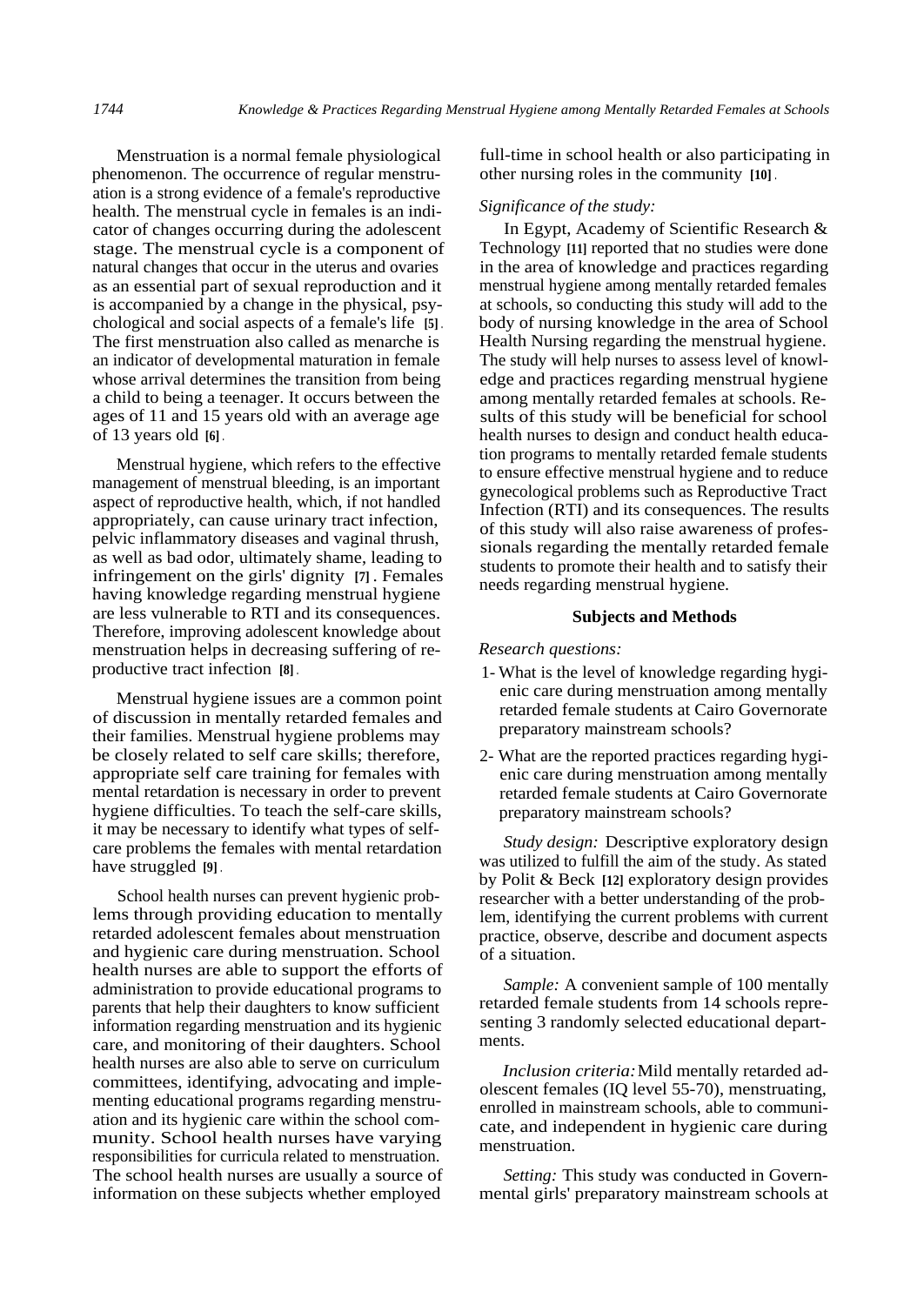Cairo Governorate. There were thirty two Educational Departments at Cairo Governorate during 2017. Ten percent of these Educational Departments were included in the study, which were three Educational Departments, there departments were selected randomly. All schools that were affiliated to these three Educational Departments were included in the study. Total number was 14 preparatory mainstream schools. These schools were as follow: El-Maadi Educational Department (six schools), El-Sahel Educational Department (four schools), and Ain-Shams Educational Department (four schools). The mainstream schools refer to schools that admit children with different types of disabilities together with normal children in the same class. This study focuses on children with IQ level ranging between 55-70 and they are able to do the same work and duties of normal students with the presence of special education services **[13]** .

*Tool for data collection:* One tool (mentally retarded female students' questionnaire) was used for data collection that was designed by the investigator after extensive review of literature. This tool consists of three parts.

*Part I:* Demographic characteristics of the mentally retarded female students:

This part included demographic data of the mentally retarded female students and their parents. It consisted of 10 questions such as, "age, parents' occupation and level of education" there were 5 questions regarding the age of starting of menstruation, medical history of mental retardation in the family, the intelligence quotient "IQ" level, source of information about menstruation and health education about menstruation at school.

*Part II:* Mentally retarded female students' knowledge about menstruation and menstrual hygiene.

It included 15 questions, the first four questions were multiple choice questions regarding general information about menstruation such as" definition of menstruation" and from fifth question to fifteenth question were open ended questions regarding knowledge about menstrual hygiene such as "definition of menstrual hygiene and importance of menstrual hygiene".

*Part III:* Reported practices of mentally retarded female students about menstrual hygiene.

It included total number 25 questions. Most of these questions (23) were multiple choice questions

concerned with methods of washing, dryness of genital area, removal of pubic hair, type of pads that used during menstruation, frequency of changing pad, bathing during menstruation, and hand washing

*Procedures:* The formal approval was obtained from Ethics Committee of Scientific Research in Faculty of Nursing, Cairo University. Also formal approval was obtained from the Central Agency for Public Mobilization and Statistics (CAPMAS), Ministry of Education, Cairo Educational Directorate and three Educational Departments "Ain-Shams", "El-Sahel" and "El-Maadi" Educational Departments. Also permission was taken orally from the directors of all preparatory mainstream schools that are affiliated to the three Educational Departments. Mentally retarded female students were asked to participate in the study, and the investigator explained the aim of the study to all female students. Also written consent was obtained from the parents of female students and oral consents then were obtained from the female students to participate in the study. Data were collected from October till November 2016, three days/week. Data were collected through face to face interviewing with students, data were collected during break time or sports time. The time spent to fill the tool ranged between 20 to 30 minutes according to the needed time for students to comprehend the questions.

*Ethical considerations:* Primary approval was obtained from the Research Ethics Committee at Faculty of Nursing, Cairo University. The investigator informed mentally retarded female students about the purpose and nature of the study. The investigator emphasized that participation in this study is voluntary; each subject has the right to withdraw from the study when she wants. Anonymity and confidentiality was assured through coding of the data. Parents were assured that this data will not be reused in another research without their permission, and the data collected will be used only for the research. Written consent was obtained from the parents of female students and oral consents then were obtained from the female students to participate in the study.

*Statistical analysis:* Upon completion of data collection the data were scored, tabulated, analyzed by computer using the "Statistical Package for the Social Science"(SPSS) Version 20. Data were statistically described in terms of means, standard deviations, range, frequencies and percentages when appropriate. Relations between different numerical variables were tested using Pearson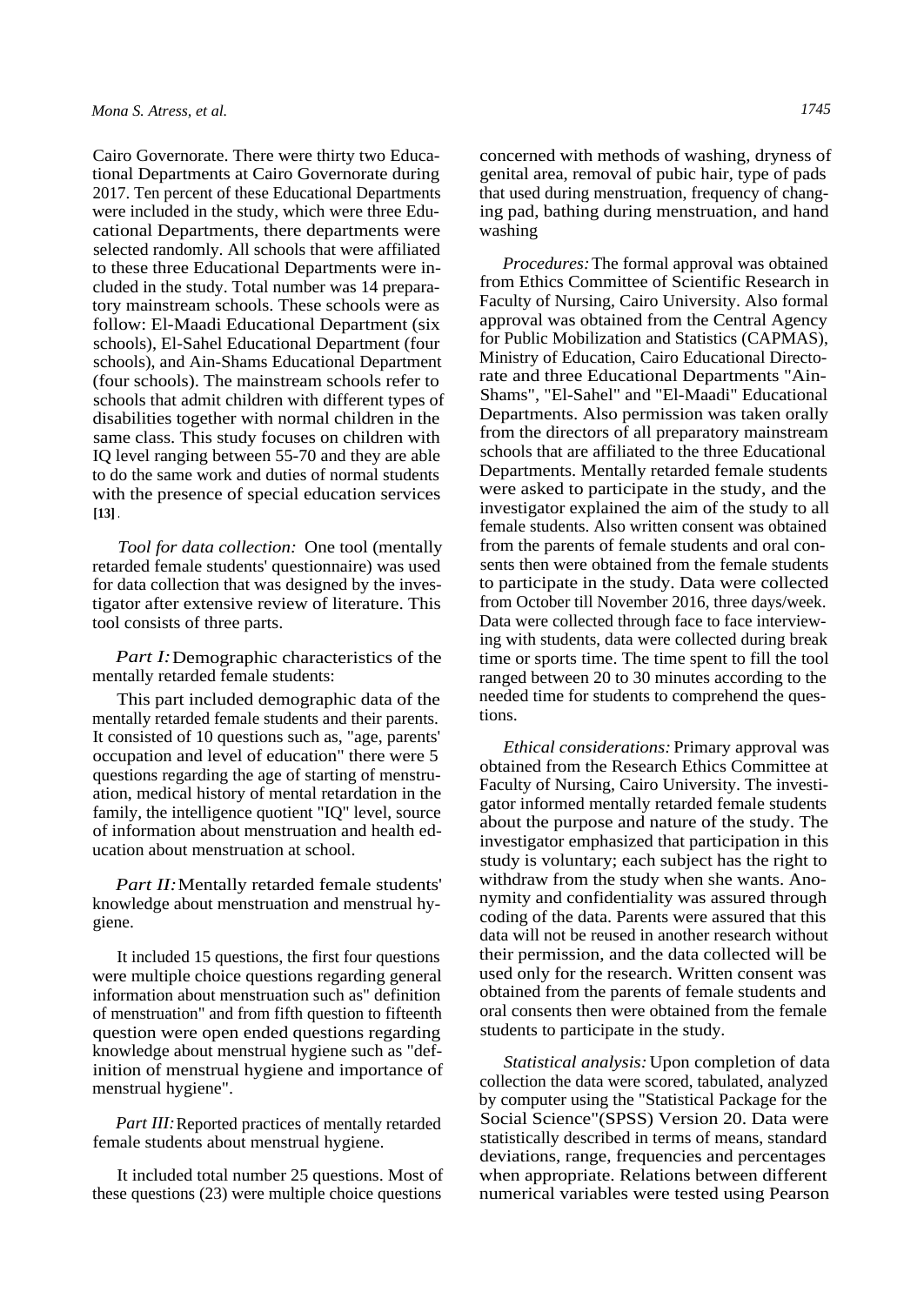correlation. ANOVA test was used to test relations between demographic variables and knowledge and practice. *p*-values equal to or less than 0.05 was considered statistically significant and 0.001 or less was considered as highly statistically significant.

# **Results**

## *Demographic characteristics of the study sample:*

Table (1): Percentage distribution of the mentally retarded female students according to their demographic characteristics (n=100).

| Age (mean $\pm$ SD):<br>$13.6 \pm 0.51$<br>$13 - 14$<br>93<br>$15-16$<br>7<br>7.0<br>Mother's education:<br>Can't read or write<br>32<br>37<br>Read and write<br>Primary school<br>6.0<br>6 | Demographic characteristics | No. | $\frac{0}{0}$ |
|---------------------------------------------------------------------------------------------------------------------------------------------------------------------------------------------|-----------------------------|-----|---------------|
|                                                                                                                                                                                             |                             |     |               |
|                                                                                                                                                                                             |                             |     | 93.0          |
|                                                                                                                                                                                             |                             |     |               |
|                                                                                                                                                                                             |                             |     |               |
|                                                                                                                                                                                             |                             |     | 32.0          |
|                                                                                                                                                                                             |                             |     | 37.0          |
|                                                                                                                                                                                             |                             |     |               |
|                                                                                                                                                                                             | Secondary school            | 23  | 23.0          |
| $\mathfrak{D}$<br>2.0<br>College and above                                                                                                                                                  |                             |     |               |
| Mother's occupation:                                                                                                                                                                        |                             |     |               |
| 10<br>Employee                                                                                                                                                                              |                             |     | 10.0          |
| Worker<br>10                                                                                                                                                                                |                             |     | 10.0          |
| House wife<br>80                                                                                                                                                                            |                             |     | 80.0          |
| Care giver at home:                                                                                                                                                                         |                             |     |               |
| Father<br>6.0<br>6                                                                                                                                                                          |                             |     |               |
| Mother<br>58                                                                                                                                                                                |                             |     | 58.0          |
| 35<br>Both parents                                                                                                                                                                          |                             |     | 35.0          |
| Sibling<br>1.0                                                                                                                                                                              |                             |     |               |

Table (1) reveals that 93% of the mentally retarded female students' aged between 13-14 years old, with mean age of 13.6±0.51 years. Regarding mother's educational level, (Table 1) also depicts that, 37% of the mentally retarded female students' mother's can read and write, while 32% can't read and write. Regarding mother's occupation, (Table 1) indicates that 80% of mentally retarded female students' mother's were housewives.

# *Knowledge of the study sample regarding menstrual hygiene:*

Table (2): Percentage distribution of the mentally retarded female students according to their knowledge about menstrual hygiene  $(n=100)$ .

| Knowledge items                                       | No.            | %    |
|-------------------------------------------------------|----------------|------|
| Definition of menstrual hygiene:<br>Incomplete answer | 98             | 98.0 |
| Complete answer                                       | $\mathfrak{D}$ | 2.0  |
| <i>Importance of menstrual hygiene:</i>               |                |      |
| Don't know                                            | 32             | 32.0 |
| Wrong answer                                          | 20             | 20.0 |
| Incomplete answer                                     | 43             | 43.0 |
| Complete answer                                       | 5              | 5.0  |
| Health problems of poor menstrual hygiene:            |                |      |
| Don't know                                            | 35             | 35.0 |
| Wrong answer                                          | 30             | 30.0 |
| Correct answer                                        | 35             | 35.0 |

Table (2) depicts that 98% of the mentally retarded female students' defined menstrual hygiene incorrectly. Regarding the importance of menstrual hygiene the same table also shows that, 43% of the mentally retarded female students' mentioned incomplete answer regarding importance of menstrual hygiene. Regarding health problems of poor menstrual hygiene, the same table also declares that 35% of the mentally retarded female students' reported correct answer regarding health problems of poor menstrual hygiene.



Fig. (1): Distribution of the mentally retarded female students' according to their knowledge level about menstruation and menstrual hygiene.

Fig. (1) indicates that 86% of the mentally retarded female students' had poor knowledge and 14% of them had good knowledge regarding menstrual hygiene.

*Reported practices of the study sample regarding menstrual hygiene:* 

Table (3): Percentage distribution of the mentally retarded female students' according to their reported practices about menstrual hygiene (n=100).

| Practice items                                                                         | No.        | $\%$ |
|----------------------------------------------------------------------------------------|------------|------|
| Type of pads used during menstruation:                                                 |            |      |
| Sanitary pad                                                                           | 60         | 60.0 |
| Cloth pad                                                                              | 40         | 40.0 |
| Frequency of pad change (mean $\pm SD$ ):                                              | $2\pm 0.9$ |      |
| 1 time daily                                                                           | 14         | 14.0 |
| 2 times daily                                                                          | 38         | 38.0 |
| 3 times daily                                                                          | 32         | 32.0 |
| 4 times daily or more                                                                  | 16         | 16.0 |
| Drying genital area using clean towel each<br>time using bathroom during menstruation: |            |      |
| Yes                                                                                    | 67         | 67.0 |
| No                                                                                     | 21         | 21.0 |
| Sometimes                                                                              | 12         | 12.0 |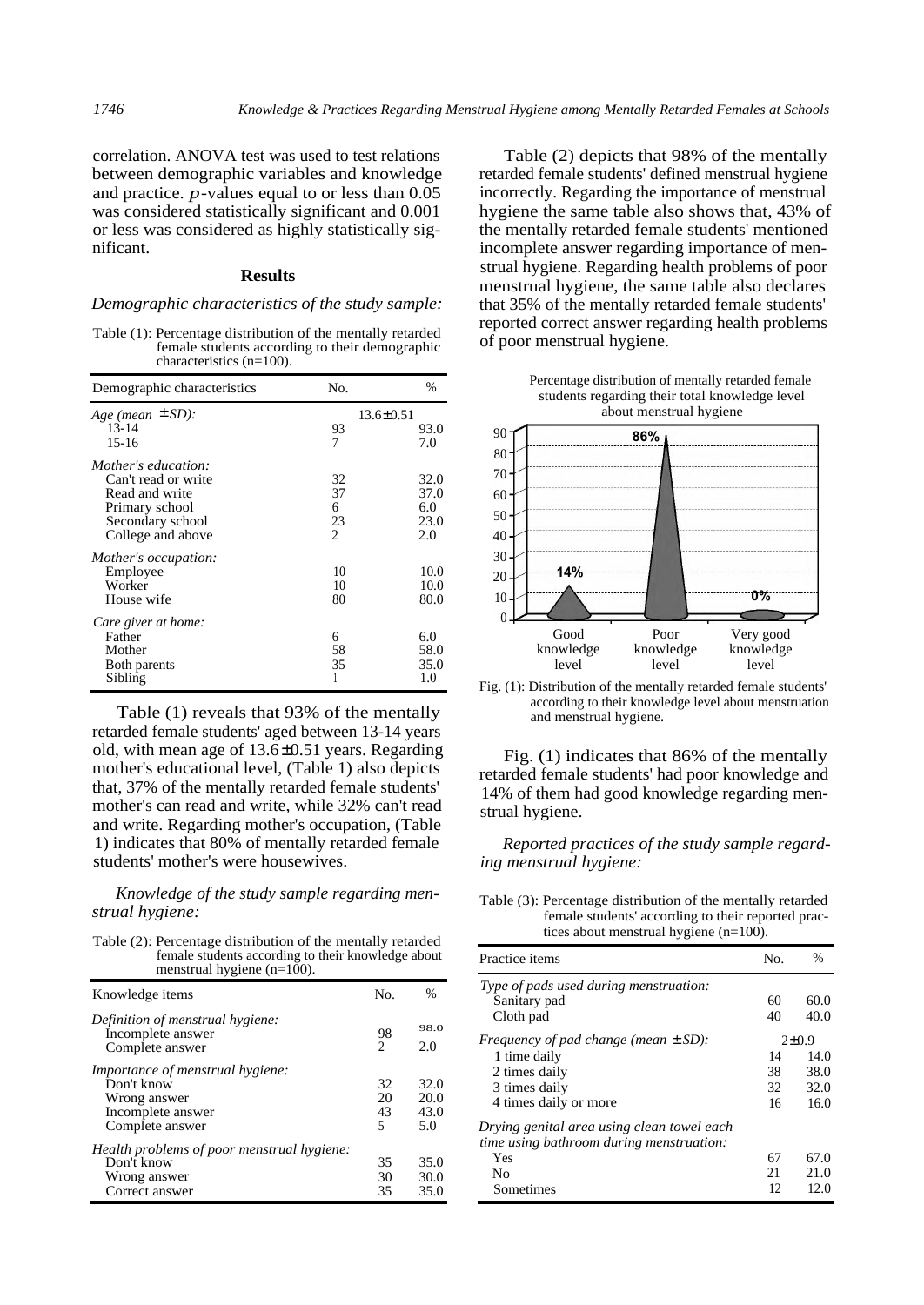Table (3) indicates that 60% of the study sample was using sanitary pads during menstruation. Regarding changing pad during menstruation, (Table 3) indicates that 38% of the study sample stated that they changed pads 2 times daily. Regarding drying of the genital area, (Table 3) declares that 67% of the study sample stated that they dried the genital area each time using bathroom during menstruation.



Fig. (2): Distribution of the mentally retarded female students according to their practice level about menstrual hygiene.

Fig. (2) indicates that 80% of the mentally retarded female students had reported poor practice, whereas 20% of them had reported good practice.

*Relationship between the study variables:* 

Table (4): Relationship between some demographic characteristics and both knowledge and reported practice scores of the study sample (n=100).

| Variables                                 | Knowledge     |               | Practice    |               |
|-------------------------------------------|---------------|---------------|-------------|---------------|
|                                           | $F-$<br>value | $p-$<br>value | F-<br>value | $p-$<br>value |
| • IO level                                |               | $0.001*$      | 5.4         | $0.006*$      |
| • Family history of<br>mental retardation | 0.2           | 0.6           | 11          | $0.001*$      |

Table (4) shows that there is a statistically significant relationship between reported practice scores and the IQ level with *p*-value=0.006. Also there was a statistically significant relationship between reported practice scores and family history of mental retardation with *p*-value=0.001. There was a statistically significant relationship between knowledge scores and IQ level with *p*-value=0.001.

Table (5): The relationship between knowledge scores and practice scores (n=100).

|                                   | Total knowledge                    |               | Total practice                     |             |
|-----------------------------------|------------------------------------|---------------|------------------------------------|-------------|
| Relationship                      | Pearson<br>relation<br>coefficient | $p-$<br>value | Pearson<br>relation<br>coefficient | p-<br>value |
| Total knowledge<br>Total practice | 0.32                               | $0.042*$      | 0.32                               | $0.042*$    |

Table (5) reveals that there is a statistically significant relationship between total knowledge scores and total practice scores with *p*-value=0.042.

# **Discussion**

The result of the current study revealed that the majority of the mentally retarded female students aged between 13-14 years old with mean age were 13.6±0.51. This result was in agreement with the result of a study done by Altundag and Calbayram, **[14]** in Turkey on 77 of the intellectually disabled female students', aimed to teach pad replacement skills to intellectually disabled adolescent female students during their menstruation. It was found that more than half of the intellectually disabled females aged between 13-14 years old. This result is mainly because the two studies were conducted on adolescent females having menstruation.

This current study indicated that more than one third of the mentally retarded female students' mothers can read and write. This result was in contrast with a study done by Chou & Luzy, **[15]**  on 13 intellectually disabled females at Taiwan aimed to explore their experiences during menstruation. They found that more than two fifths of intellectually disabled mothers (41%) had primary education.

The current study showed that, the majority of the mentally retarded female students' mothers were housewives. The result of the current study was supported by a study done by Chou & Luzy **[15]** . Who found that, more than half of the intellectually disabled female mothers (55%) were housewives. Also in the same study it was found that the mothers were the main caregiver at home. This agreed with the result of the current study which indicated that mothers were the main caregiver at home for mentally retarded female students'.

The current study depicted that more than half of the mentally retarded female students defined the menstrual hygiene as bathing and washing the genital area. This result doesn't completely agree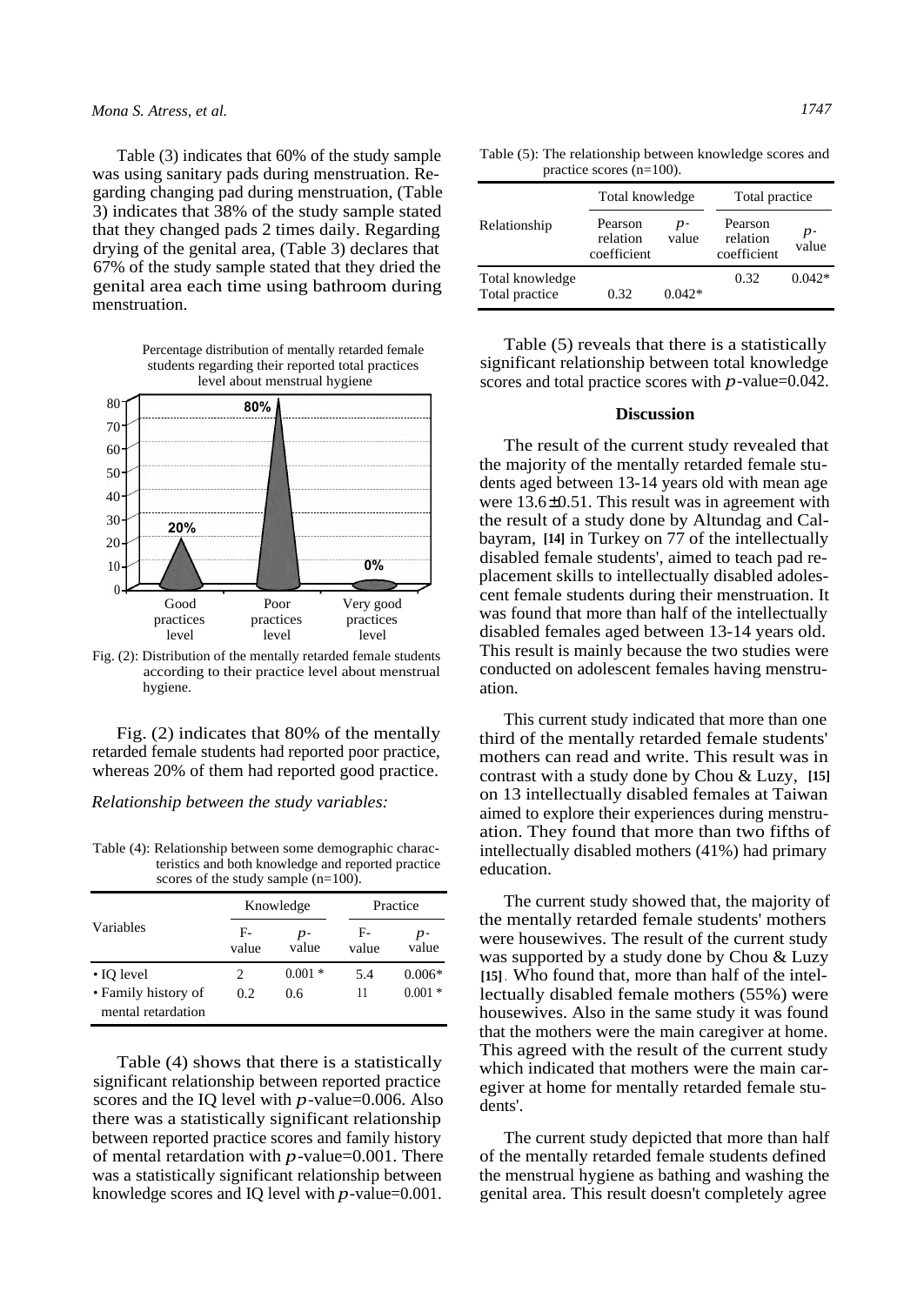with Leutar and Mihokovic, **[16]** who examined the level of knowledge about sexuality of people with mental disabilities at Zagreb, Croatia on 24 of the mentally disabled females. It was found that the majority of the mentally disabled females' (87.5%) defined the menstrual hygiene is washing the genital area more frequently during menstruation. The differences between the two results may be due to the difference in the culture.

This study revealed that, around one third of the mentally retarded female students' did not know the importance of menstrual hygiene. This result was supported by Nijishma & Bobby, **[17]** who identified the measures in the management of hygiene during menstrual cycle of adolescent girls with mental retardation, at Calicut, India, on 60 of the mentally retarded adolescent females. They found that the majority of the mentally retarded adolescent females (93.3%) were unaware about the importance of menstrual hygiene. The similarity between the two findings may be related to the similarity of characteristics of the sample in the two studies.

In addition, one third of the mentally retarded female students' did not know the health problems of poor menstrual hygiene. This finding was supported by a study done by Grover, Tracy & Macgibbon **[18]** ,which identified menstrual issues among intellectually disabled, at Australia, on 209 of intellectually disabled females. It was found that, the majority of the intellectually disabled females did not know the health problems of poor menstrual hygiene. The similarity between the two findings may be related to the similarity of characteristics of the sample in the two studies.

Also the present study indicated that the majority of the mentally retarded female students' had poor knowledge. This result was in contrast with a study done by Minz, Horo, Kerketta and Indwar **[19]** , in India, on 30 of the intellectually disabled females' to assess the existing knowledge and practice regarding menstrual hygiene among females with intellectual disability. It was found that one fifth of intellectually disabled females' (20%) had poor knowledge. This difference in the results may be due to small sample size.

On the other hand, the current study illustrated that more than half of the mentally retarded female students mentioned that they were using sanitary pads during menstruation. This result was consistent with a study done by Chou et al., **[20]** , on 55 intellectually disabled females, at Taiwan to explore experiences of menstruation among females with

an intellectual disability. It was found that around two thirds of the intellectually disabled females (67%), were using sanitary pads during menstruation. This result reflects wide usage of sanitary pads among adolescent females.

The current study depicted that, around two fifths of the mentally retarded female students changed pads two times daily. This result was in contrast with a study done by Mason & Cunningham **[21]**, at Liverpool, on 53 of the down syndrome females, to explore some of the issues and challenges faced by females with down syndrome. They found that nearly one quarter of the down syndrome females (24%) did not want to change pads. The difference between the two findings may be related to differences in culture and sample size.

Around two thirds of the mentally retarded female students dried the genital area each time they used bathroom during menstruation. This result was in contrast with a study done by Altundag and Calbayram, **[14]** . It was found that the majority of the intellectually disabled females did not dry the genital area each time they used the bathroom during menstruation. This difference between the two findings may be related to cultural differences between two countries.

While the current study showed that the majority of the mentally retarded female students had poor reported practice. This result was in contrast with a study done by Minz, Horo, Kerketta and Indwar, **[18]** . Who found that more than two fifths of the intellectually disabled females had poor reported practice (43.33%). The difference between the two findings may be related to difference in the setting and small sample size.

There is statistically significant relationship between the knowledge scores and the IQ level *p*value=0.001. This result is in the same stream with Talbot & Langdon **[22]** who studied on 53 of the intellectually disabled females at Anglia to study sexual knowledge assessment for females with intellectual disabilities. They found that statistically significant relationship between knowledge scores and the IQ level. The similarity between the two findings can be attributed to that the IQ level as the main indicator for good knowledge.

Also, the current study revealed that there is statistically significant relationship between total knowledge scores and total practice scores. This result was supported by a study done by Minz, Horo, Kerketta and Indwar, **[19]** . Who revealed that a significant relationship between knowledge scores and practice scores. From the investigator point of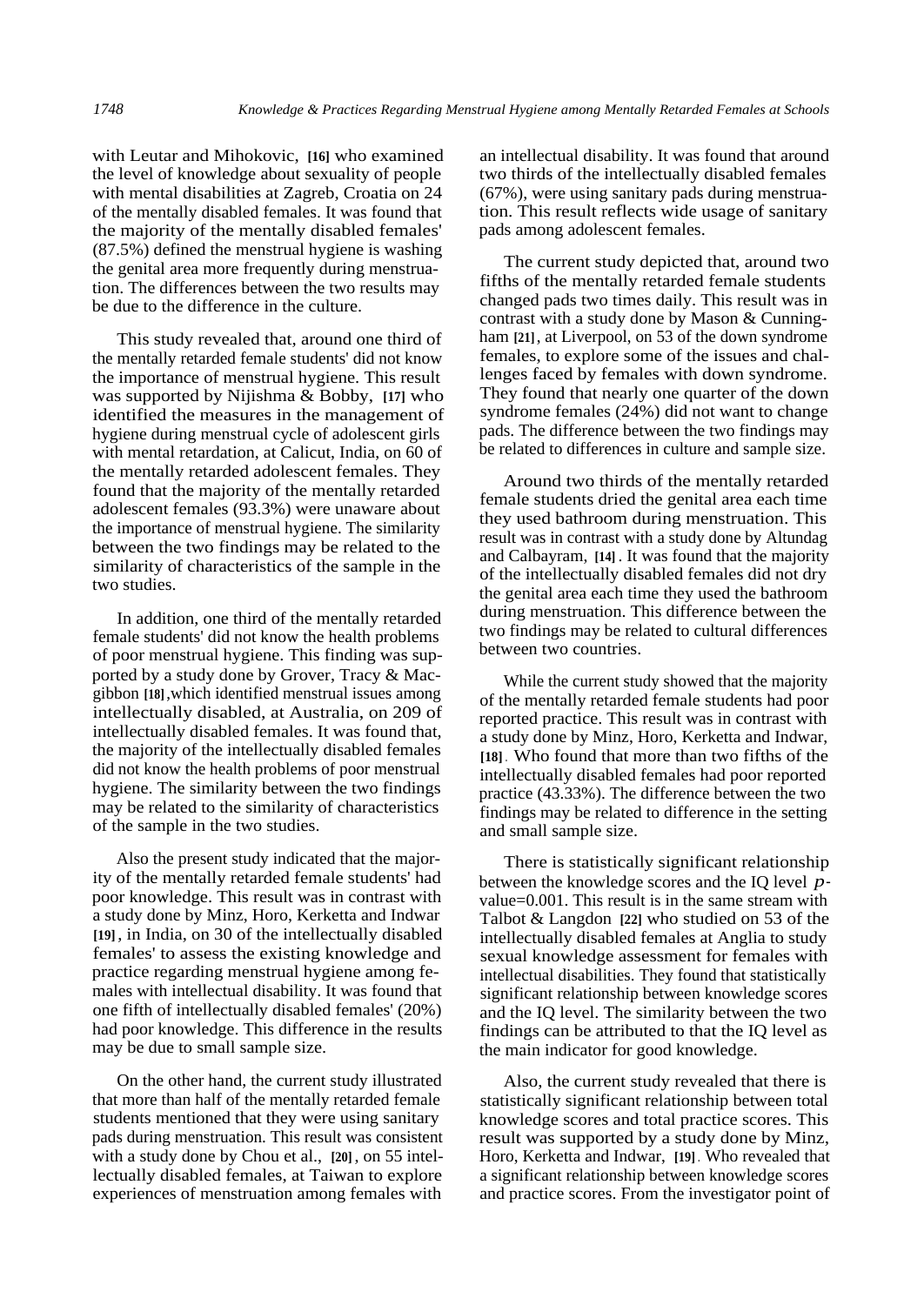view there could be relationship between total knowledge scores and total practice scores if this study applied in another setting or population.

## *Conclusion:*

The study concluded that, the majority of mentally retarded females have poor knowledge and practice regarding menstrual hygiene.

# *Recommendations:*

Based on the current study results, the following recommendations can be made:

- Design educational programs to mentally retarded students regarding menstruation, menstrual hygiene, its importance to raise awareness and practice of good menstrual hygiene.
- Implementing an educational program to mentally retarded students regarding menstruation, menstrual hygiene, its importance to raise awareness and practice of good menstrual hygiene.
- Replication of this study on other groups at the same characteristics except the level of IQs.

## **References**

- 1- National Institutes of Health: Definition of Mental Retardation. Available online at: https://www.medicinenet.com/ script/main/art.asp?articlekey=20174, 2017.
- 2- AWASTHY A.: Sexual Behavior in Adolescents with Intellectual Disability. Central Institute of Psychiatry Ranchi, Jharkhand India. Available online at: www.gkpublication, 2014.
- 3- World Health Organization: Maternal, Newborn, Child and Adolescent Health, Adolescent Development. Available online at: http://www.who.int/maternal\_child\_ adolescent/topics/adolescence/development/en, 2014.
- 4- UNICEF: Adolescent and youth. Available online at: <https://www.unicef.org/adolescence/,>2015.
- 5- WILSON N.: Women Health and Reproductive Health, 2ndedition, Philadelphia Company P.p. 200-10, 2013.
- 6- BELSKY J., STEINBERG L., HOUTS R. and HALPERN-FELSHER B.: The development of reproductive strategy in females: Early maternal harshness early menarche increased sexual risk taking" Developmental Psychology 46, 120-128.Available online at: https://www.medicinenet. [com/script/main/art.asp?articlekey=4345,](https://www.medicinenet.com/script/main/art.asp?articlekey=4345,) 2013.
- 8- FERNANDEZ J.: A Study on Awareness regarding Safe and Hygiene Practice amongst School going Adolescent Girls', Wardha district, India Vol: 2. Available online at: <http://www.cdc.gov/niosh/pdf,>2013.
- 8- SUMPTER C. and TORONDEL B.: A Systematic Review of the Health and Social Effects of Menstrual Hygiene Management, 8 (4). Available online at: http://doi.org/ 10.1371/journal.pone.0062004, 2013.
- 9- PARKER L.: High School Counselors' Attitudes toward the Sexuality of Students with Intellectual Disabilities. Available online at: https://eric.ed.gov/?id=ED552020, 2012.
- 10- SOMMER M.: Integrating menstrual hygiene management (MHM) into the school water, sanitation and hygiene agenda, the future of water, sanitation and hygiene: Innovation, adaption and engagement in a changing world, Briefing paper, 2011, WEDC, Southborough, UK. Available online at: http://www.mdws.gov.in/sites/default/files/ Menstrual%20Hygiene%20Management%20-, 2014.
- 11- Academy of Scientific Research and Technology, Egypt, 2016.
- 12- POLIT F.D. and BECK T.C.: Essential of Nursing Research. Appraising evidence for Nursing Practice, 8 th edition, London Wolter Kluwer Health/Lippincott Williams & Wilkins, pp. 160. Available online at: http://www. [ijbio.com](http://www.ijbio.com), 2014.
- 13- FLAVELL L.: Preparing to include Special Children in Mainstream School, A Practical Guide, 1 st Edition, pp. 100-5, Lippincott Company London, 2014.
- 14- ALTUNDAG S. and CALBAYRAM N.: Teaching Menstrual Care Skills to Intellectually Disabled Female Students. Journal of Clinical Nursing. Volume 25, Issue 13- 1, Pages 1783-2073.Available online at: http:// onlineli[brary.wiley.com/doi/10.1111/jocn.2016.25.issue-](http://onlineli-brary.wiley.com/doi/10.1111/jocn.2016.25.issue-13pt14/issuetoc,)[13pt14/issuetoc,](http://onlineli-brary.wiley.com/doi/10.1111/jocn.2016.25.issue-13pt14/issuetoc,) 2016.
- 15- CHOU YC. and LUZY N.: Caring for a daughter with Intellectual Disabilities in managing Menstruation: A mother's perspective. Journal of Intellectual & Developmental Disability, March 2012; 37 (1): 1-10. Available online at: http://www.ym.edu.tw/ymnews/253/a1/paper . pdf, 2012.
- 16- MIHOKOVIC M. and LEUTAR Z.: Level of Knowledge about Sexuality of people with Mental Disabilities. Springer Science + Business Media, LLC 2007 25: 93-109, Doi 10.1007/s11195-007-9046 Available online at: http:// [www.springer](http://www.springer) science.org, 2014.
- 17- NIJISHMA P.P. and BOBBY K.: Parental Care and Maintenance of Personal Hygiene of Mentally Challenged Children with special reference to Calicut district. Journal of Intellectual Disability. Available online at: http:// www.academia.edu/2007550/parental\_care\_and\_mainte nance\_of\_personal\_hygiene\_of mentally\_challenged\_ children\_with\_special\_reference\_to\_calicut\_district, 2012.
- 18- TRACY J., GROVER S. and MACGIBBON S.: Menstrual Support for Females with Developmental Disabilities: Survey and Interview of Parents or Caretakers, 39 (2): 54-57. Doi: 10.18773/austprescr.2016.024 PMCID: PMC4917628.Available online at: https://kuscholarworks. [ku.edu/handle/1808/15062,](https://kuscholarworks.ku.edu/handle/1808/15062,) 2016.
- 19- MINZ K., HORO J., KERKETTA A. and INDWAR K.: Effectiveness of Structured Teaching Programmers on Knowledge and Practice regarding Menstrual Hygiene among Female patients' admitted in Central Institute of Psychiatry, India. Available online at: http://www.ekb.eg , 2015.
- 20- CHOU Y.C., LUZY N., WANG F.T., LAN C.F. and LIN L.C.: Meanings and Experiences of Menstruation: Perceptions of institutionalized women with an Intellectual Disability. Journal of Applied Research in Intellectual Disabilities, 21, 575-84. Doi: 10.1111/j.1468-3148.2008. 00430.x.Available online at: http://onlinelibrary.wiley.com/ doi/10.1111/j.1468-3148.2008.00430.x/pdf, 2013.